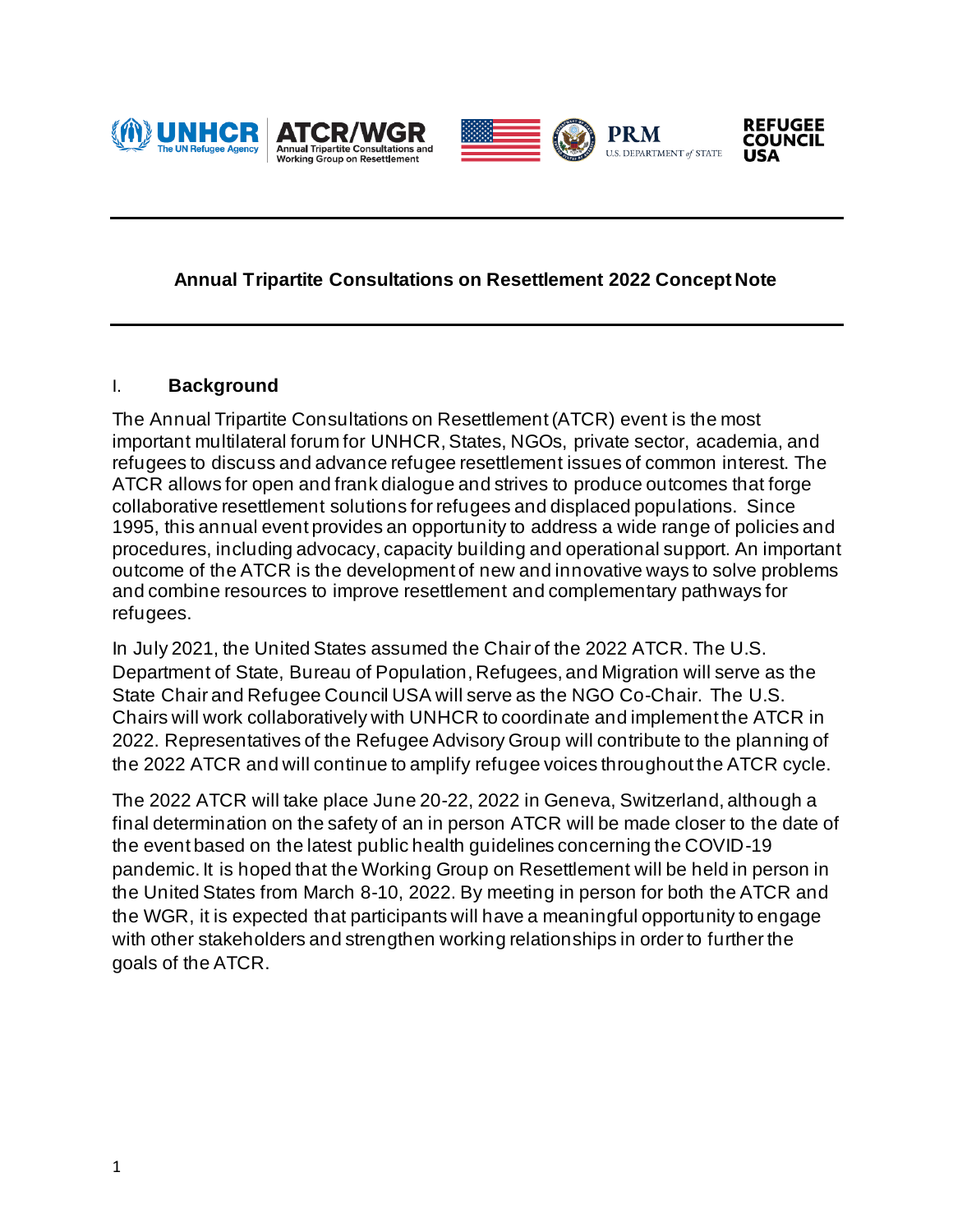



**PRM** 

U.S. DEPARTMENT of STATE



### II. **Overarching Theme**

In 2021, the impacts of the Covid-19 pandemic combined with other ongoing and emergent crises to compound the already dire situation of the world's 80 million plus refugees. Despite these unprecedented challenges, the global community began to reemerge from the devastating effects of these crises with a renewed sense of solidarity for the plight of refugees and a greater sense of urgency to find both protection and durable solutions through resettlement, as well as opportunities for other third-country solutions and complementary pathways. While 2020 saw the lowest resettlement numbers in over 40 years, 2021 brought growing efforts to use innovation and technology to meet the challenges of the moment. 2022 remains a pivotal year to build momentum and strengthen and expand protection and opportunities for refugees. The 2022 ATCR will endeavor to capitalize on this momentum with the aim of expanding opportunities for refugees among existing and new resettlement countries globally.

The overarching theme of the 2022 ATCR will be:

## *Reemerging and Building Globally*

This theme allows for a broad framework for discussing challenges, demands, and opportunities in a changing environment. The ATCR will continue to be a global, multistakeholder forum focused on strengthening partnerships and increasing capacity for resettlement, complementary pathways, and integration of refugees into welcoming and inclusive societies.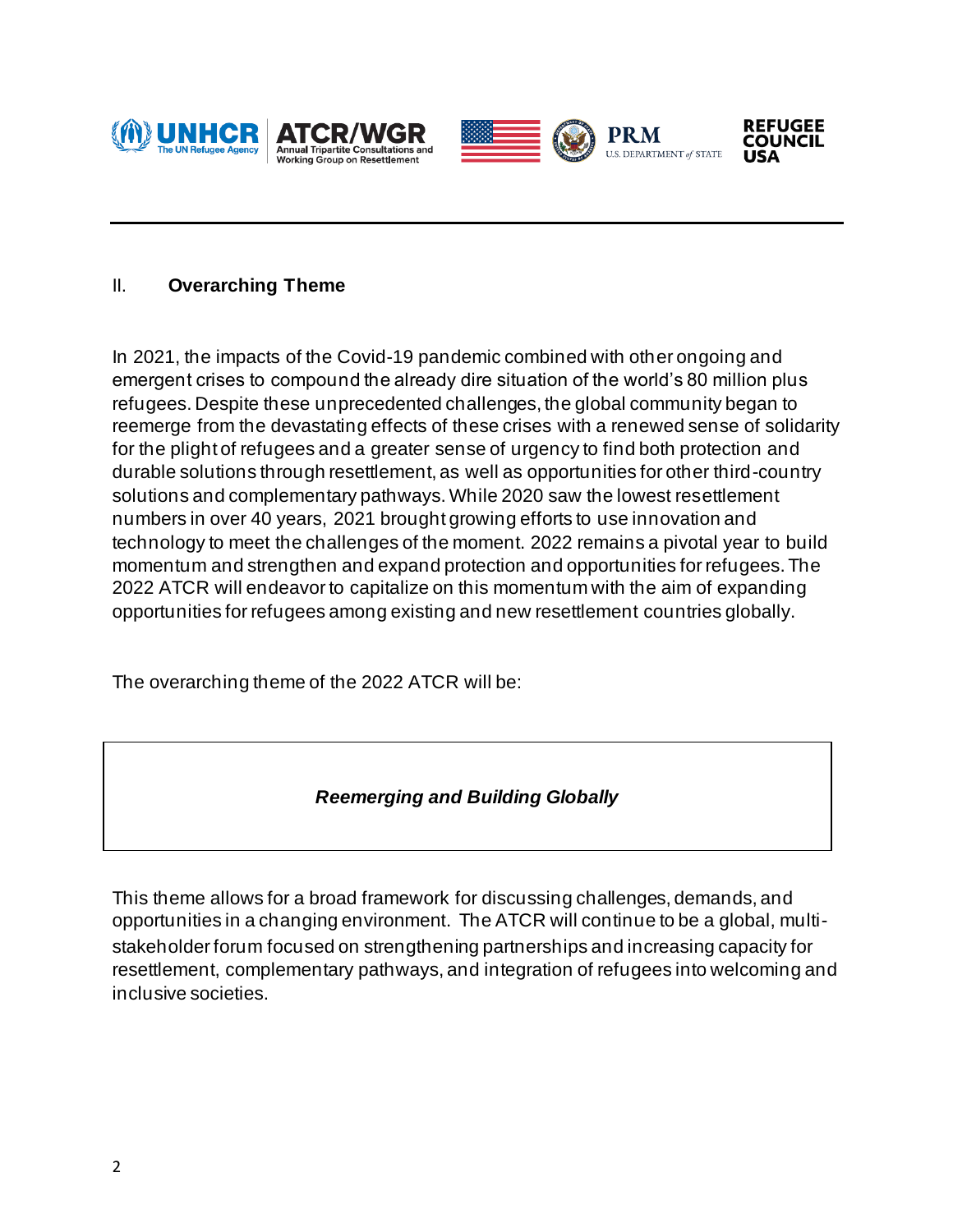



# III. **Objectives of the 2021-2022 ATCR Cycle**

The expected objectives of the 2022 ATCR include:

1. To **reemerge** from the worst effects of COVID-19 and reduced global admissions stronger than before the pandemic through a renewed commitment to resettlement, the expansion of complementary pathways, strengthening refugee integration into new communities, and more equitable sharing of the responsibility for supporting refugees globally.

**\_\_\_\_\_\_\_\_\_\_\_\_\_\_\_\_\_\_\_\_\_\_\_\_\_\_\_\_\_\_\_\_\_\_\_\_\_\_\_\_\_\_\_\_\_\_\_\_\_\_\_\_\_\_\_\_\_\_\_\_\_\_\_\_\_\_\_\_\_\_**

- 2. Drawing on the lessons of the past few years, **to build resilience into the global resettlement system** to enable it to better withstand political, resource, environmental and/or other shocks.
- 3. To **build** on the progress made by stakeholders in expanding opportunities for resettlement and complementary pathways in response to the pandemic, to increase the size, scale, and quality of existing programs, and to build capacity for new programs.
- 4. To **expand** the number of stakeholders committed to resettling, hosting, and supporting refugees and to enable them to respond more nimbly to emerging crises.
- 5. To **share and promote** innovative strategies developed in response to the COVID-19 pandemic and other ongoing and emergent crises that can help create efficiencies and facilitate increased resettlement and the development of complementary pathways.